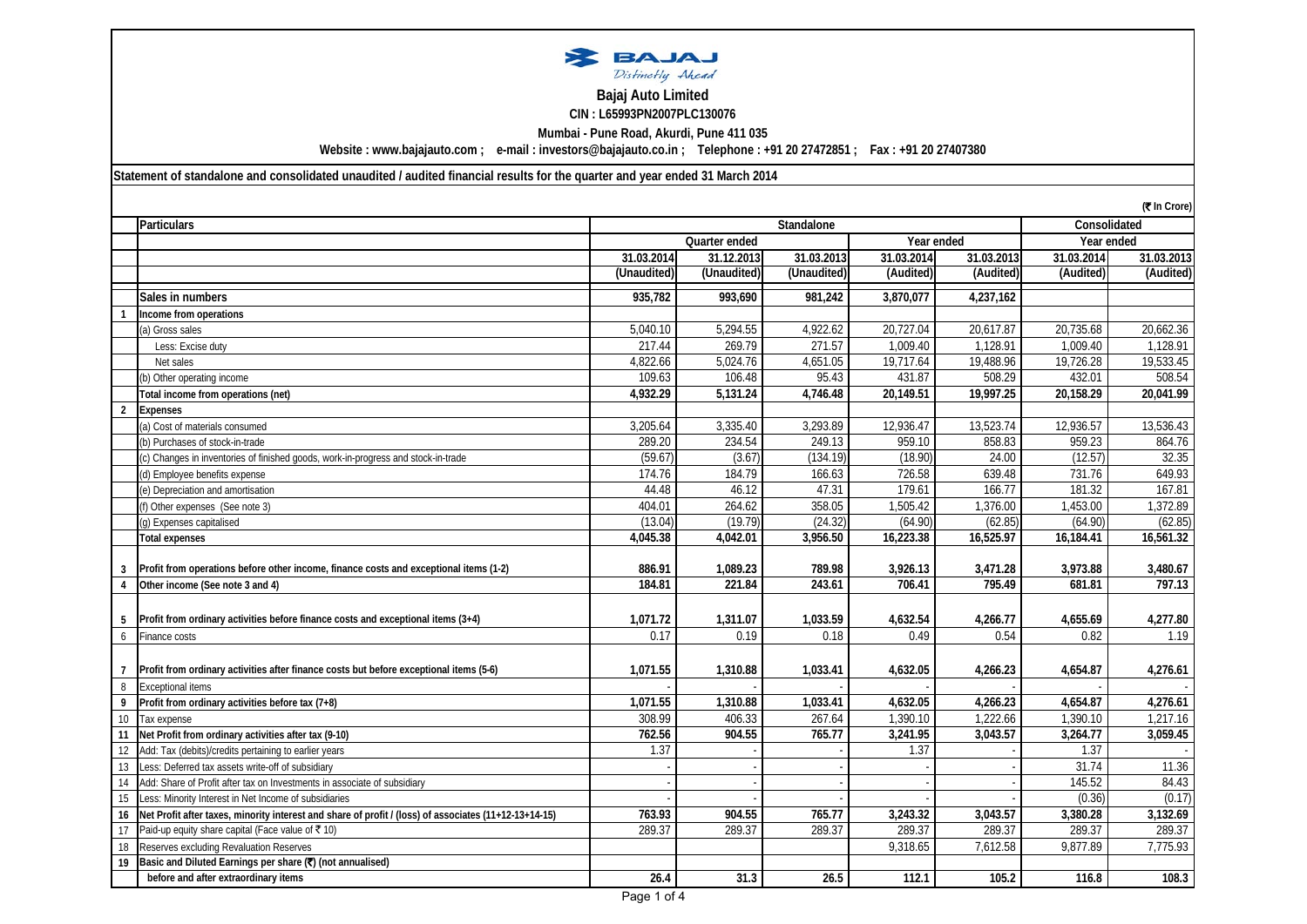| <b>Particulars</b>                                                                      |             | Quarter ended |             | Year ended  |             |  |
|-----------------------------------------------------------------------------------------|-------------|---------------|-------------|-------------|-------------|--|
|                                                                                         | 31.03.2014  | 31.12.2013    | 31.03.2013  | 31.03.2014  | 31.03.2013  |  |
| A Particulars of shareholding                                                           |             |               |             |             |             |  |
| Public shareholding @                                                                   |             |               |             |             |             |  |
| Number of shares                                                                        | 144,633,888 | 144,633,888   | 144.633.888 | 144,633,888 | 144,633,888 |  |
| Percentage of shareholding                                                              | 49.98%      | 49.98%        | 49.98%      | 49.98%      | 49.98%      |  |
| Promoters & Promoter Group Shareholding                                                 |             |               |             |             |             |  |
| (a) Pledged / Encumbered                                                                |             |               |             |             |             |  |
| Number of shares                                                                        | 79.855      | 79.855        | 148.855     | 79.855      | 148.855     |  |
| Percentage of shares (as a % of the total shareholding of promoters and promoter group) | 0.06%       | 0.06%         | 0.10%       | 0.06%       | 0.10%       |  |
| Percentage of shares (as a % of the total share capital of the Company)                 | 0.03%       | 0.03%         | 0.05%       | 0.03%       | 0.05%       |  |
| (b) Non-encumbered                                                                      |             |               |             |             |             |  |
| Number of shares                                                                        | 144.653.277 | 144.653.277   | 144,584,277 | 144.653.277 | 144.584.277 |  |
| Percentage of shares (as a % of the total shareholding of promoters and promoter group) | 99.94%      | 99.94%        | 99.90%      | 99.94%      | 99.90%      |  |
| Percentage of shares (as a % of the total share capital of the Company)                 | 49.99%      | 49.99%        | 49.97%      | 49.99%      | 49.97%      |  |
| @ including equity shares represented by GDRs.                                          |             |               |             |             |             |  |

|                                                | Quarter ended |
|------------------------------------------------|---------------|
|                                                | 31.03.2014    |
| <b>B</b> Investor complaints                   |               |
| Pending at the beginning of the quarter        | Nil           |
| Received during the quarter                    |               |
| Disposed of during the quarter                 |               |
| Remaining unresolved at the end of the quarter | Nil           |

| Segment-wise revenue, results and capital employed   |             |               |             |            |             |            |              |  |
|------------------------------------------------------|-------------|---------------|-------------|------------|-------------|------------|--------------|--|
|                                                      |             |               |             |            |             |            | (そ In Crore) |  |
| <b>Particulars</b>                                   | Standalone  |               |             |            |             |            | Consolidated |  |
|                                                      |             | Quarter ended |             |            | Year ended  |            | Year ended   |  |
|                                                      | 31.03.2014  | 31.12.2013    | 31.03.2013  | 31.03.2014 | 31.03.2013  | 31.03.2014 | 31.03.2013   |  |
|                                                      | (Unaudited) | (Unaudited)   | (Unaudited) | (Audited)  | (Audited)   | (Audited)  | (Audited)    |  |
| Segment revenue                                      |             |               |             |            |             |            |              |  |
| Automotive                                           | 5,035.33    | 5,220.87      | 4,909.21    | 20,427.57  | 20,419.98   | 20,438.83  | 20,466.36    |  |
| Investments                                          | 81.77       | 126.98        | 80.88       | 423.12     | 372.76      | 396.04     | 372.76       |  |
| Unallocable                                          |             | 5.23          |             | 5.23       |             | 5.23       |              |  |
| Total                                                | 5,117.10    | 5,353.08      | 4,990.09    | 20,855.92  | 20,792.74   | 20,840.10  | 20,839.12    |  |
| Segment profit / (loss) before tax and finance costs |             |               |             |            |             |            |              |  |
| Automotive                                           | 990.17      | 1,179.11      | 952.91      | 4,205.14   | 3,894.85    | 4,400.89   | 3,990.31     |  |
| Investments                                          | 81.55       | 126.73        | 80.68       | 422.17     | 371.92      | 395.09     | 371.92       |  |
| Unallocable                                          |             | 5.23          |             | 5.23       |             | 5.23       |              |  |
| Total                                                | 1,071.72    | 1,311.07      | 1,033.59    | 4,632.54   | 4,266.77    | 4,801.21   | 4,362.23     |  |
| Less: Finance costs                                  | 0.17        | 0.19          | 0.18        | 0.49       | 0.54        | 0.82       | 1.19         |  |
| Total profit before tax                              | 1,071.55    | 1,310.88      | 1,033.41    | 4,632.05   | 4,266.23    | 4,800.39   | 4,361.04     |  |
| Capital employed                                     |             |               |             |            |             |            |              |  |
| Automotive                                           | 2,633.99    | 2,463.93      | 2,844.10    | 2,633.99   | 2,844.10    | 4,415.85   | 4,192.55     |  |
| Investments                                          | 8,689.17    | 7,941.75      | 6,542.42    | 8,689.17   | 6,542.42    | 7,466.45   | 5,323.67     |  |
| Unallocable                                          | (1,514.22)  | 195.58        | (1, 298.20) | (1,514.22) | (1, 298.20) | (1,514.06) | (1, 297.96)  |  |
| Total                                                | 9,808.94    | 10,601.26     | 8,088.32    | 9,808.94   | 8,088.32    | 10,368.24  | 8,218.26     |  |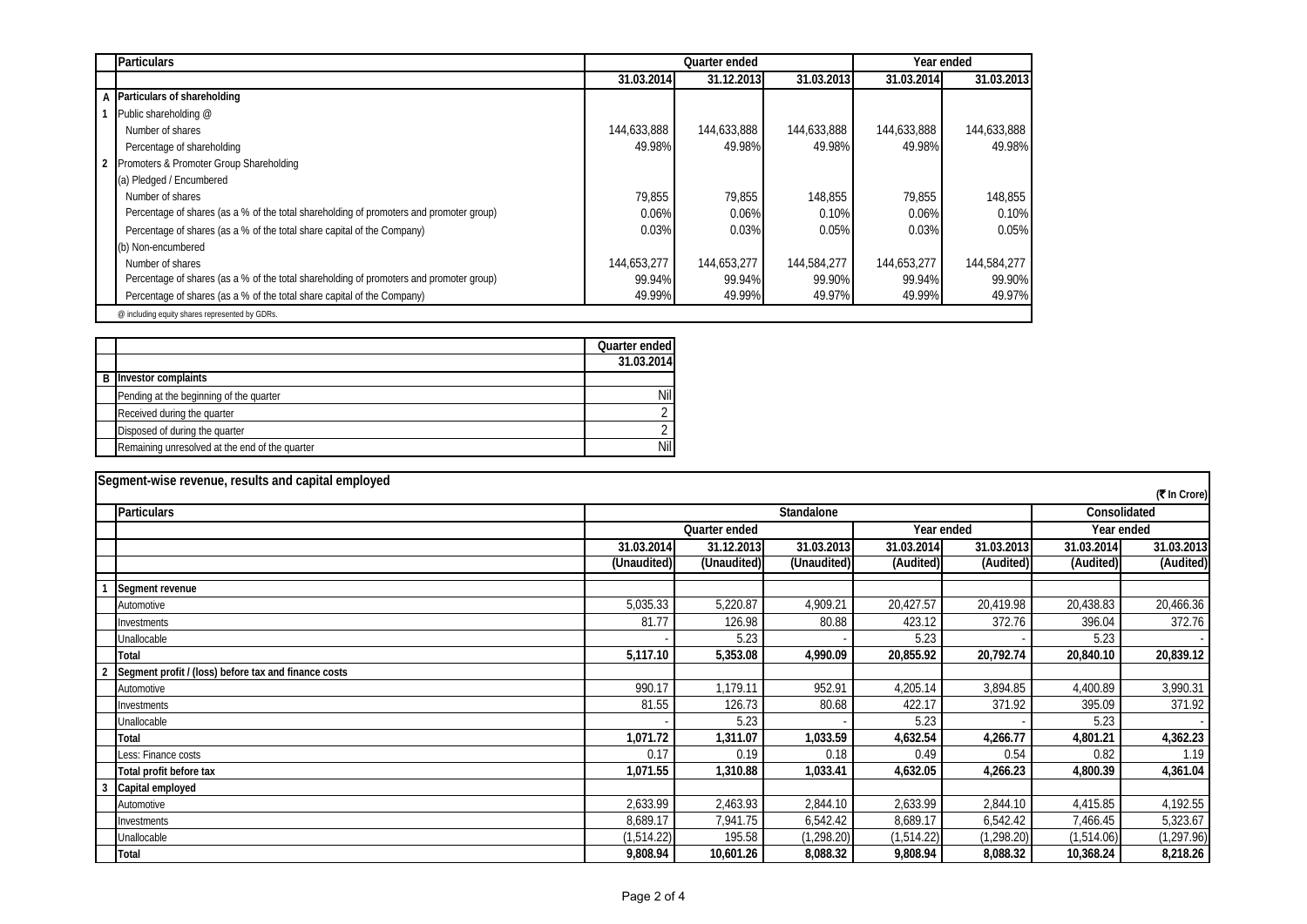| Notes:         |                                                                                                                                 |            |                                                          |            |                   |  |
|----------------|---------------------------------------------------------------------------------------------------------------------------------|------------|----------------------------------------------------------|------------|-------------------|--|
|                | 1. The consolidated financial results include results of the following companies:                                               |            |                                                          |            |                   |  |
|                | Name of the company                                                                                                             |            | % shareholding and voting power of<br>Bajaj Auto Limited | Segment    | Consolidated as   |  |
|                | a. PT. Bajaj Auto Indonesia                                                                                                     |            | 99.25%                                                   | Automotive | Subsidiary        |  |
|                | b. Bajaj Auto International Holdings BV                                                                                         |            | 100%                                                     | Automotive | Subsidiary        |  |
|                | * The consolidated financial results of Bajaj Auto International Holdings BV include 47.99% interest in KTM AG as an associate. |            |                                                          |            |                   |  |
|                | 2. Disclosure of assets and liabilities as per clause 41(I)(ea) of the listing agreement for the year ended 31 March 2014 -     |            |                                                          |            | (₹ In Crore)      |  |
|                | Particulars                                                                                                                     |            | Standalone                                               |            | Consolidated      |  |
|                |                                                                                                                                 | As at      | As at                                                    | As at      | As at             |  |
|                |                                                                                                                                 | 31.03.2014 | 31.03.2013                                               | 31.03.2014 | 31.03.2013        |  |
|                |                                                                                                                                 | (Audited)  | (Audited)                                                | (Audited)  | (Audited)         |  |
| А              | <b>Equity and liabilities</b>                                                                                                   |            |                                                          |            |                   |  |
| $\mathbf{1}$   | Shareholders' funds                                                                                                             |            |                                                          |            |                   |  |
|                | (a) Share capital                                                                                                               | 289.37     | 289.37                                                   | 289.37     | 289.37            |  |
|                | (b) Reserves and surplus                                                                                                        | 9,318.65   | 7,612.58                                                 | 9,877.89   | 7,775.93          |  |
|                | Sub-total - Shareholders' funds                                                                                                 | 9,608.02   | 7,901.95                                                 | 10,167.26  | 8.065.30          |  |
| 2              | <b>Minority Interest</b>                                                                                                        |            |                                                          | 0.06       |                   |  |
| 3              | <b>Non-current liabilities</b>                                                                                                  |            |                                                          |            |                   |  |
|                | (a) Long-term borrowings                                                                                                        | 57.74      | 71.27                                                    | 57.74      | 71.27             |  |
|                | (b) Deferred tax liabilities (net)                                                                                              | 143.18     | 115.10                                                   | 143.18     | 115.10            |  |
|                | (c) Other long-term liabilities                                                                                                 | 87.43      | 122.06                                                   | 87.43      | 122.06            |  |
|                | (d) Long-term provisions                                                                                                        | 120.99     | 134.61                                                   | 121.23     | 136.16            |  |
|                | Sub-total - Non-current liabilities                                                                                             | 409.34     | 443.04                                                   | 409.58     | 444.59            |  |
| $\Delta$       | <b>Current liabilities</b>                                                                                                      |            |                                                          |            |                   |  |
|                | (a) Short-term borrowings                                                                                                       |            |                                                          |            | 27.14             |  |
|                | (b) Trade payables                                                                                                              | 2,111.40   | 1,979.61                                                 | 2,111.81   | 1,981.89          |  |
|                | (c) Other current liabilities                                                                                                   | 766.14     | 546.16                                                   | 766.35     | 548.95            |  |
|                | (d) Short-term provisions                                                                                                       | 1,852.70   | 1,607.86                                                 | 1,852.70   | 1,607.86          |  |
|                | Sub-total - Current liabilities                                                                                                 | 4,730.24   | 4,133.63                                                 | 4,730.86   | 4,165.84          |  |
|                | <b>Total - Equity and liabilities</b>                                                                                           | 14,747.60  | 12,478.62                                                | 15,307.76  | 12,675.73         |  |
| В              | Assets                                                                                                                          |            |                                                          |            |                   |  |
| 1              | Non-current assets                                                                                                              |            |                                                          |            |                   |  |
|                | (a) Fixed assets                                                                                                                | 2,150.10   | 2,097.98                                                 | 2,150.48   | 2,100.71          |  |
|                | (b) Goodwill on consolidation                                                                                                   |            |                                                          | 653.20     | 548.25            |  |
|                | (c) Non-current investments<br>(d) Deferred tax assets (net)                                                                    | 6,259.93   | 3,719.15                                                 | 6,158.07   | 3,347.59<br>33.41 |  |
|                | (e) Long-term loans and advances                                                                                                | 719.92     | 462.39                                                   | 720.55     | 463.16            |  |
|                | (f) Other non-current assets                                                                                                    | 1.02       | 1.02                                                     | 1.02       | 1.02              |  |
|                | Sub-total - Non-current assets                                                                                                  | 9,130.97   | 6,280.54                                                 | 9,683.32   | 6,494.14          |  |
| $\overline{2}$ | <b>Current assets</b>                                                                                                           |            |                                                          |            |                   |  |
|                | (a) Current investments                                                                                                         | 2,289.70   | 2,711.33                                                 | 2,289.70   | 2,711.33          |  |
|                | (b) Inventories                                                                                                                 | 639.72     | 636.28                                                   | 641.21     | 643.96            |  |
|                | (c) Trade receivables                                                                                                           | 796.21     | 767.58                                                   | 796.21     | 734.33            |  |
|                | (d) Cash and bank balances                                                                                                      | 495.48     | 558.85                                                   | 500.90     | 566.51            |  |
|                | (e) Short-term loans and advances                                                                                               | 978.45     | 1,311.72                                                 | 979.35     | 1,313.14          |  |
|                | (f) Other current assets                                                                                                        | 417.07     | 212.32                                                   | 417.07     | 212.32            |  |
|                | Sub-total - Current assets                                                                                                      | 5,616.63   | 6,198.08                                                 | 5,624.44   | 6,181.59          |  |
|                | <b>Total - Assets</b>                                                                                                           | 14,747.60  | 12,478.62                                                | 15,307.76  | 12,675.73         |  |